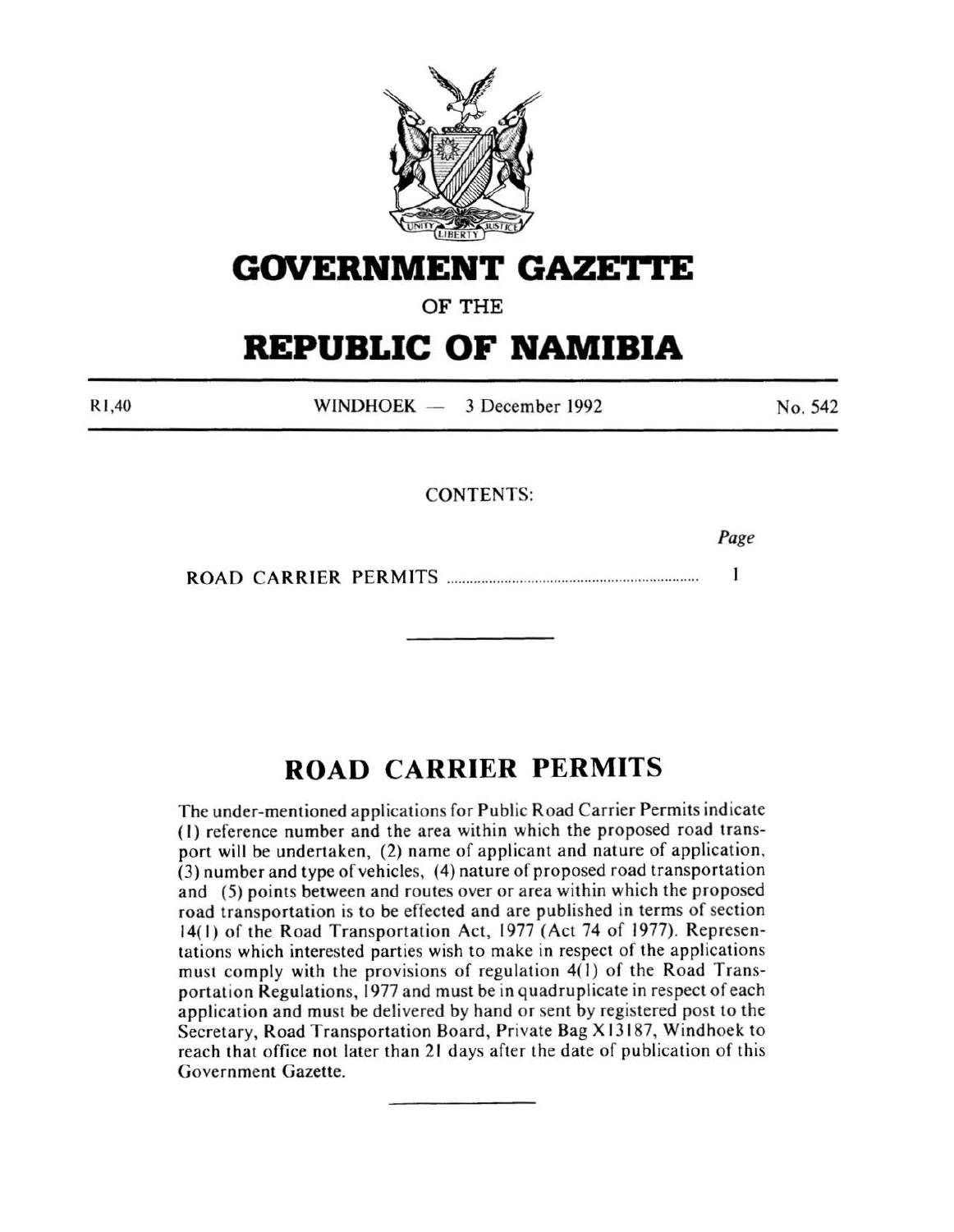-

Ÿ

#### (1) 01/04/92 92OP0012

 $(2)$  SCHIMMING E.E., WINDHOEK - New Application.

- $(3)$  Motor-car to be acquired
- (4) (a) Taxi-passengers and their personal luggage.
- (5) (a) (i) Within Windhoek municipal area.
- $(1)$  01/04/92 92OP0013
- (2) ANGULA M.G., WINDHOEK  $-$  New Application.<br>(3) Motor-car to be acquired 5 Persons
- $(3)$  Motor-car to be acquired
- (4) (a) Taxi-passengers and their personal luggage.
- (5) (a) (i) Within Windhoek municipal area.
- (1) 02/04/92 920P0015
- (2) **SWARTZ I., KATUTURA** New Application.
- (3) Motor-car to be acquired
- (4) (a) Taxi-passengers and their personal luggage.
- (5) (a) (i) Within Windhoek municipal area.
- (1) 02/04/92 920P0016
- (2) LOUW J.E., WINDHOEK  $-$  New Application.
- (3) Motor-car to be acquired 5 Persons
- (4) (a) Taxi-passengers and their personal luggage.
- (5) (a) (i) Within Windhoek municipal area.
- (1) 02/04/92 920P0019
- (2) KAHANJANJU J.J.J., WINDHOEK New Application.
- (3) Motor-car to be acquired 5 Persons
- (4) (a) Taxi-passengers and their personal luggage.
- (5) (a) (i) Within Windhoek municipal area.
- (1) 02/04/92 920P0020
- (2) KAURAISA I., WINDHOEK New Application.
- (3) Motor-car to be acquired 5 Persons
- (4) (a) Taxi-passengers and their personal luggage.
- (5) (a) (i) Within Windhoek municipal area.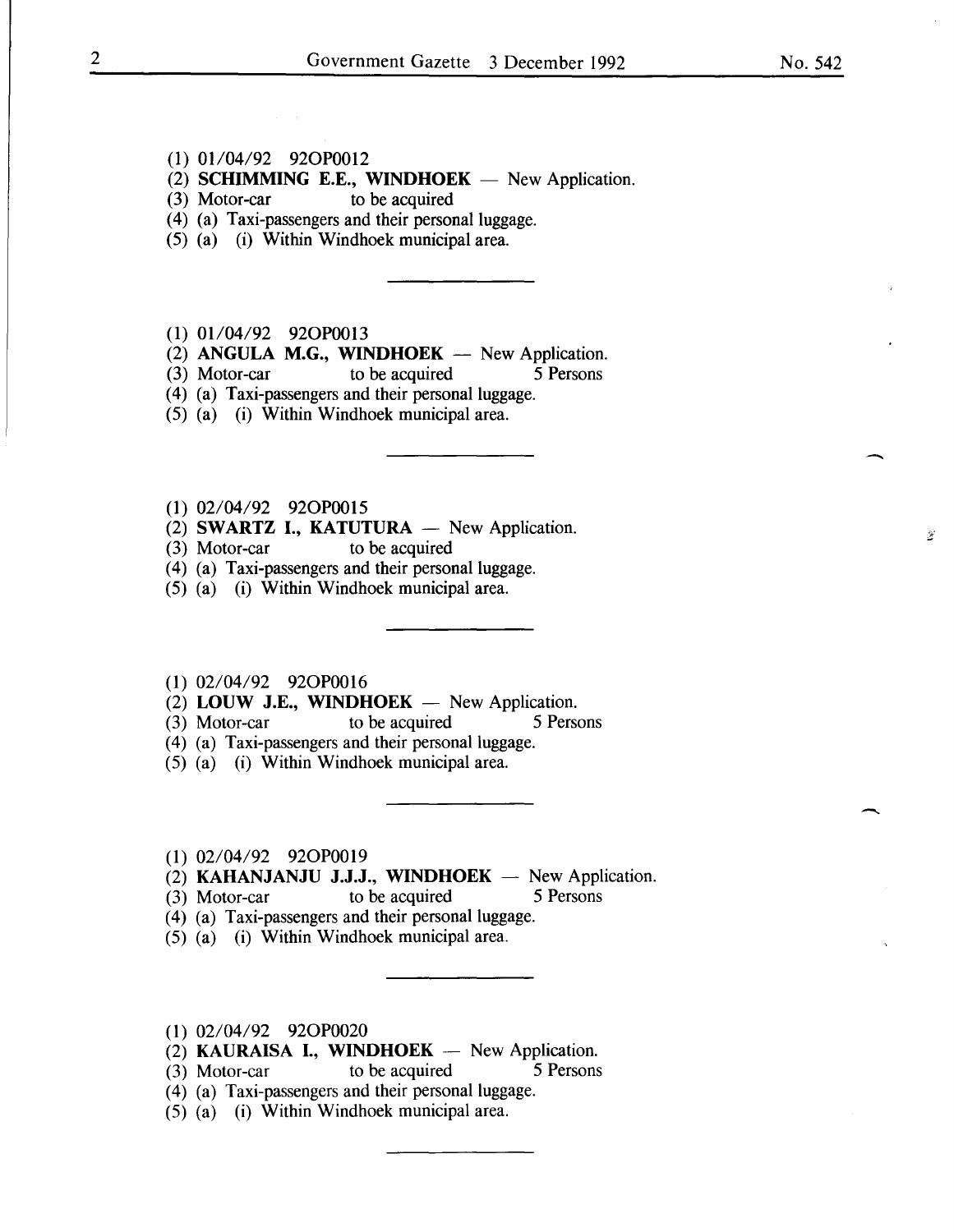- **(1)** 02/04/92 920P0021
- (2) **KAPUKU A., KATUTURA** New Application.<br>(3) Motor-car to be acquired 5 Persons
- to be acquired
- (4) (a) Taxi-passengers and their personal luggage.
- (5) (a) (i) Within Windhoek municipal area.
- (1) 06/04/92 920P0028
- $(2)$  **CITY BUILDERS (B. BASSON), WINDHOEK** New Application.
- (3) N 26032 W Truck 4022 kg

( 4) (a) Own employees and their personal effects.

- (5) (a) (i) Within Windhoek municipal area.
- **(1)** 07/04/92 920P0030
- (2) **SWARTBOOI I., KATUTURA**  $-$  Additional Vehicle.<br>(3) Motor-car to be acquired 5 Persons
- to be acquired 5 Persons
- (4) (a) Taxi-passengers and their personal luggage.
- (5) (a) (i) Within Windhoek municipal area.
- (1) 07/04/92 920P0031
- $(2)$  **KATJINDEE G., WINDHOEK** New Application.
- (3) Motor-car to be acquired 5 Persons
- (4) (a) Taxi-passengers and their personal luggage.
- (5) (a) (i) Within Windhoek municipal area.
- (1) 07/04/92 920P0032
- (2) **EKSTEEN E., LÜDERITZ**  $-$  New Application.<br>(3) Mini-bus to be acquired 16 Per
- to be acquired 16 Persons
- ( 4) (a) Passengers and their personal effects.
- (5) (a) (i) From Liideritz to Oshakati via Aus, Keetmanshoop, Mariental, Windhoek, Otjiwarongo, Otavi, Tsumeb and Ondangwa and return via the same route.
- (1) 07/04/92 920P0033
- (2) LOUW W., KHOMASDAL New Application.
- (3) Motor-car to be acquired 6 Persons
- (4) (a) Taxi-passengers and their personal luggage.
- (5) (a) (i) Within Windhoek municipal area.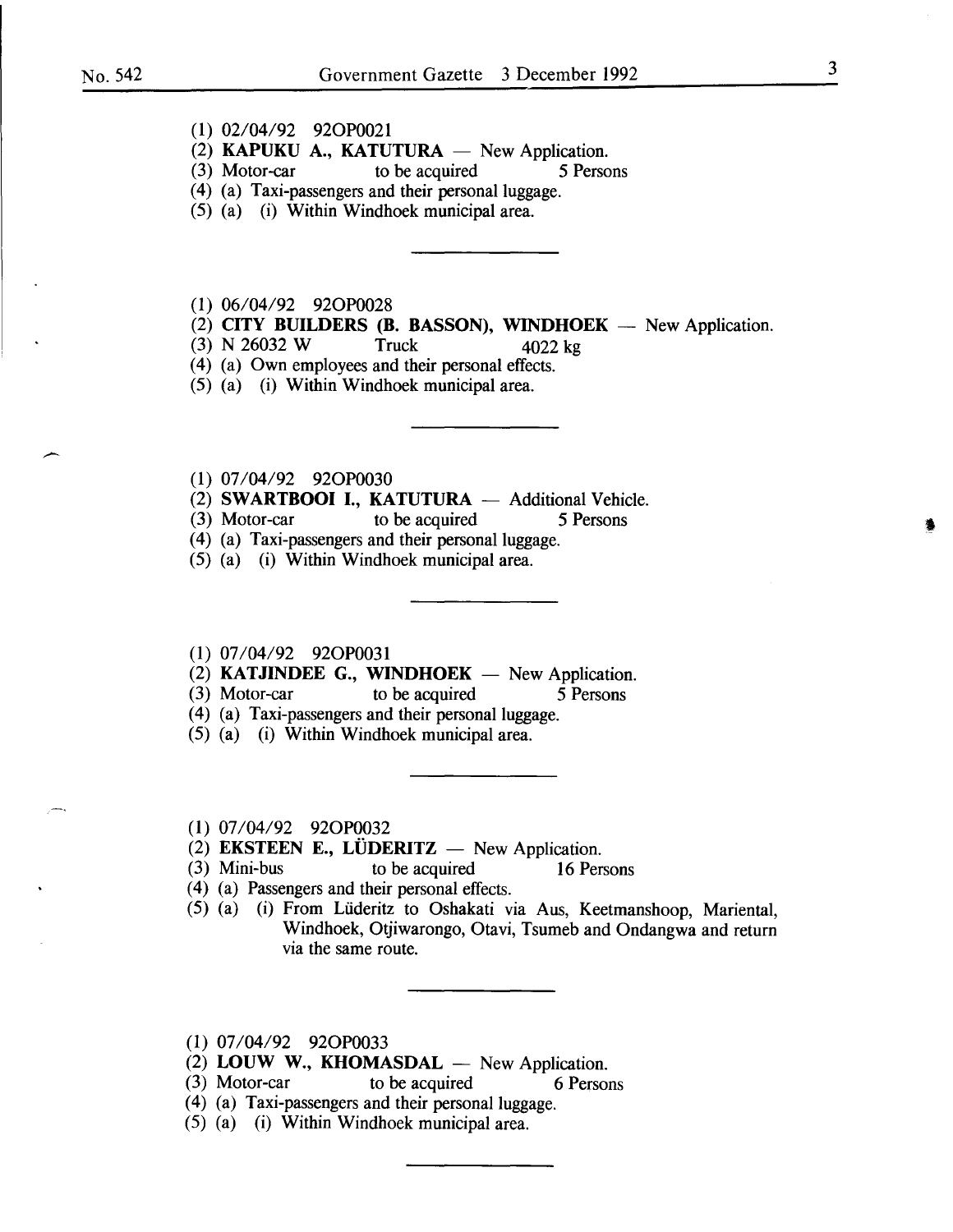$\hat{\mathcal{D}}$ 

- (1) 07/04/92 920P0034
- (2) **MAJIEDT G.P., WINDHOEK** New Application.<br>(3) Motor-car to be acquired 6 Persons
- $(3)$  Motor-car to be acquired
- (4) (a) Taxi-passengers and their personal luggage.
- (5) (a) (i) Within Windhoek municipal area.

(1) 08/04/92 920P0036

- (2) AFRIKANER M., WINDHOEK  $-$  New Application.
- (3) N 40433 W Combi 9 Persons
- (4) (a) Taxi-passengers and their personal luggage.
- (5) (a) (i) Within Windhoek municipal area.
- (1) 08/04/92 920P0037
- (2) **TJIZUMAUE V., WINDHOEK**  $-$  Additional Vehicle.<br>(3) Motor-car to be acquired
- $(3)$  Motor-car
- (4) (a) Taxi-passengers and their personal luggage.
- (5) (a) (i) Within Windhoek municipal area.

#### (1) 09/04/92 920P0040

- (2) KUJENDANI T., OTJIWARONGO  $-$  New Application.<br>
(3) Motor-car to be acquired 10 Persons
- $(3)$  Motor-car to be acquired
- (4) (a) Taxi-passengers and their personal luggage.
- (5) (a) (i) Within Otjiwarongo municipal area.

#### (1) 10/04/92 920P0041

- (2) OLYMPIA REISEN NAMIBIA (PTY) LTD., WINDHOEK  $-$ Transfer from A.V.E. Stubenrauch.
- (3) N 4990 W Bus N 9859 W Bus N 33982 W Bus N 32322 W Bus 44 Persons 12 Persons 10 Persons 13 Persons
	- N 23922 W Micro bus 7 Persons
	- N 26889 W Micro bus
- ( 4) (a) Tourists and their personal effects.
- (5) (a) (i) From Windhoek airport to places situated within Namibia and return.

7 Persons

- (1) 10/04/92 920P0043
- (2) NUUYOMA M., WINDHOEK  $-$  New Application.
- (3) Motor-car to be acquired
- ( 4) (a) Taxi-passengers and their personal luggage.
- (5) (a) (i) Within Windhoek municipal area.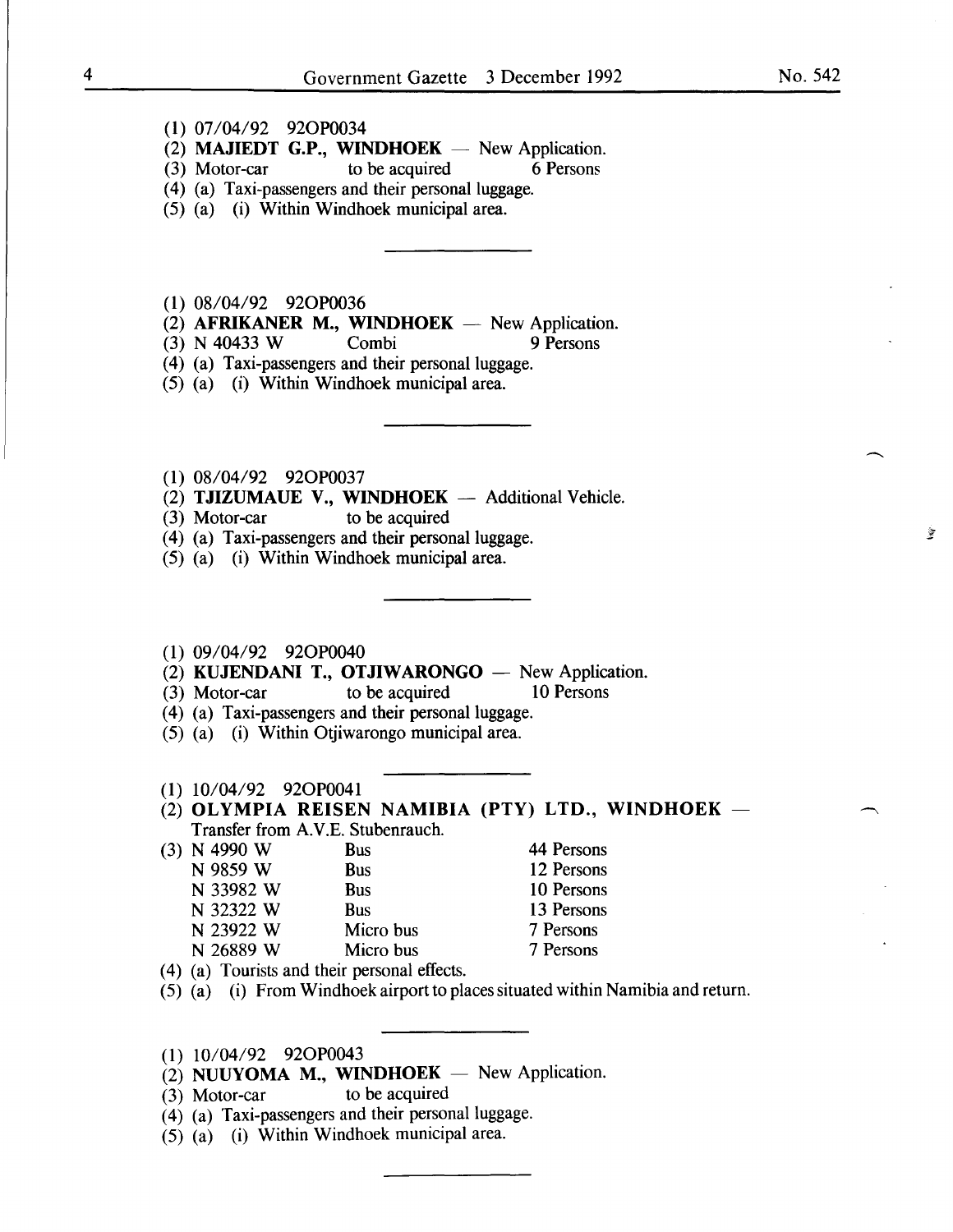#### (1) 10/04/92 920P0044

- (2) NEKONGO S., WINDHOEK  $-$  New Application.
- (3) N 27767 W Bus 16 Persons
- ( 4) (a) Passengers and their personal effects.
- (5) (a) (i) From Windhoek to Oshakati via Okahandja, Otjiwarongo, Otavi, Tsumeb, Oshivelo and Ondangwa and return via the same route.

(1) 10/04/92 920P0046

- $(2)$  **ISAACS J.M., WINDHOEK** Additional Vehicle.
- (3) Motor-car to be acquired 6 Persons
- (4) (a) Taxi-passengers and their personal luggage.
- (5) (a) (i) Within Windhoek municipal area.
- (1) 13/04/92 920P0049
- (2) **GLOOITZSCH G., WINDHOEK** New Application.<br>(3) Motor-car to be acquired 5 Persons
- (3) Motor-car to be acquired 5 Persons
- (4) (a) Taxi-passengers and their personal luggage.
- (5) (a) (i) Within Windhoek municipal area.
- (1) 13/04/92 920P0050
- (2) STEYN R.G., WINDHOEK New Application.<br>
(3) N 12266 W Motor-car 5 Perso
- (3) N 12266 W Motor-car 5 Persons
- ( 4) (a) Taxi-passengers and their personal luggage.
- (5) (a) (i) Within Windhoek municipal area.
- (1) 13/04/92 920P0052
- (2) TJIUORO P., KATUTURA  $-$  New Application.
- (3) N 70978 W Motor-car 5 Persons
- (4) (a) Taxi-passengers and their personal luggage.
- (5) (a) (i) Within Windhoek municipal area.
- (1) 14/04/92 920P0056
- (2) SIZARIO A., WINDHOEK  $-$  New Application.
- (3) Motor-car to be acquired
- (4) (a) Taxi-passengers and their personal luggage.
- (5) (a) (i) Within Windhoek municipal area.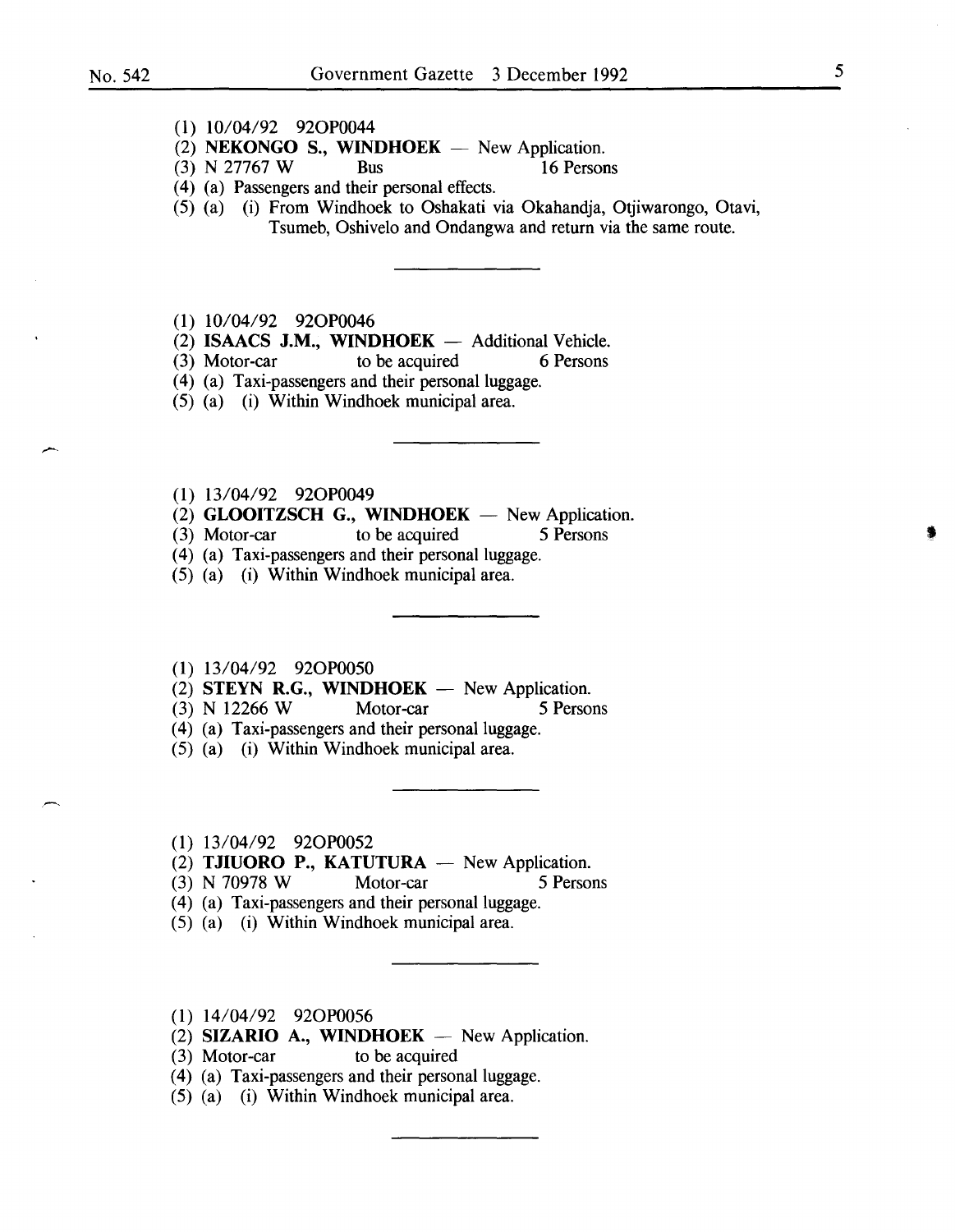| $(1)$ 15/04/92 92OP0060                                 |            |
|---------------------------------------------------------|------------|
| (2) SMITH R., WINDHOEK $-$ New Application.             |            |
| Motor-car<br>$(3)$ N 17498 W                            | 4 Persons  |
| (4) (a) Taxi-passengers and their personal luggage.     |            |
| (5) (a) (i) Within Windhoek municipal area.             |            |
|                                                         |            |
|                                                         |            |
|                                                         |            |
|                                                         |            |
| $(1)$ 15/04/92 92OP0064                                 |            |
| (2) CSO VALUATIONS NAMIBIA (PTY) LTD., WINDHOEK $-$ New |            |
| Application.                                            |            |
| $(3)$ N 58127 W<br>Motor-car                            | 5 Persons  |
| <b>Bakkie</b><br>N 2789 W                               |            |
| <b>Bakkie</b><br>N 72979 W                              |            |
| <b>Bakkie</b><br>N 72118 W                              |            |
| Mini-bus<br>N 4628 W                                    | 10 Persons |
| (4) (a) Own employees and their personal effects.       |            |
| (b) Taxi-passengers and their personal luggage.         |            |
| (5) (a) (i) Within Windhoek magisterial district.       |            |
| (b) (i) Within Windhoek municipal area.                 |            |
|                                                         |            |
|                                                         |            |
|                                                         |            |
|                                                         |            |

- (1) 15/04/92 920P0067
- (2) VISSER S., WINDHOEK New Application.<br>
(3) Motor-car to be acquired 5 Persons
- $(3)$  Motor-car to be acquired
- (4) (a) Taxi-passengers and their personal luggage.
- $(5)$   $(a)$   $(i)$  Within Windhoek municipal area.
- (1) 15/04/92 920P0068
- (2) VISSER S., WINDHOEK -- New Application.<br>
(3) Mini-bus to be acquired 16 Persons
- (3) Mini-bus to be acquired 16 Persons
- (4) (a) Taxi-passengers and their personal luggage.
- $(5)$   $(a)$  (i) Within Windhoek municipal area.
- (1) 16/04/92 920P0072
- (2) **KAHUIHA J.F., WINDHOEK** New Application.<br>(3) N 36129 W Motor-car 4 Persons
- $(3)$  N 36129 W Motor-car
- $(4)$  (a) Taxi-passengers and their personal luggage.
- $(5)$   $(a)$  (i) Within Windhoek municipal area.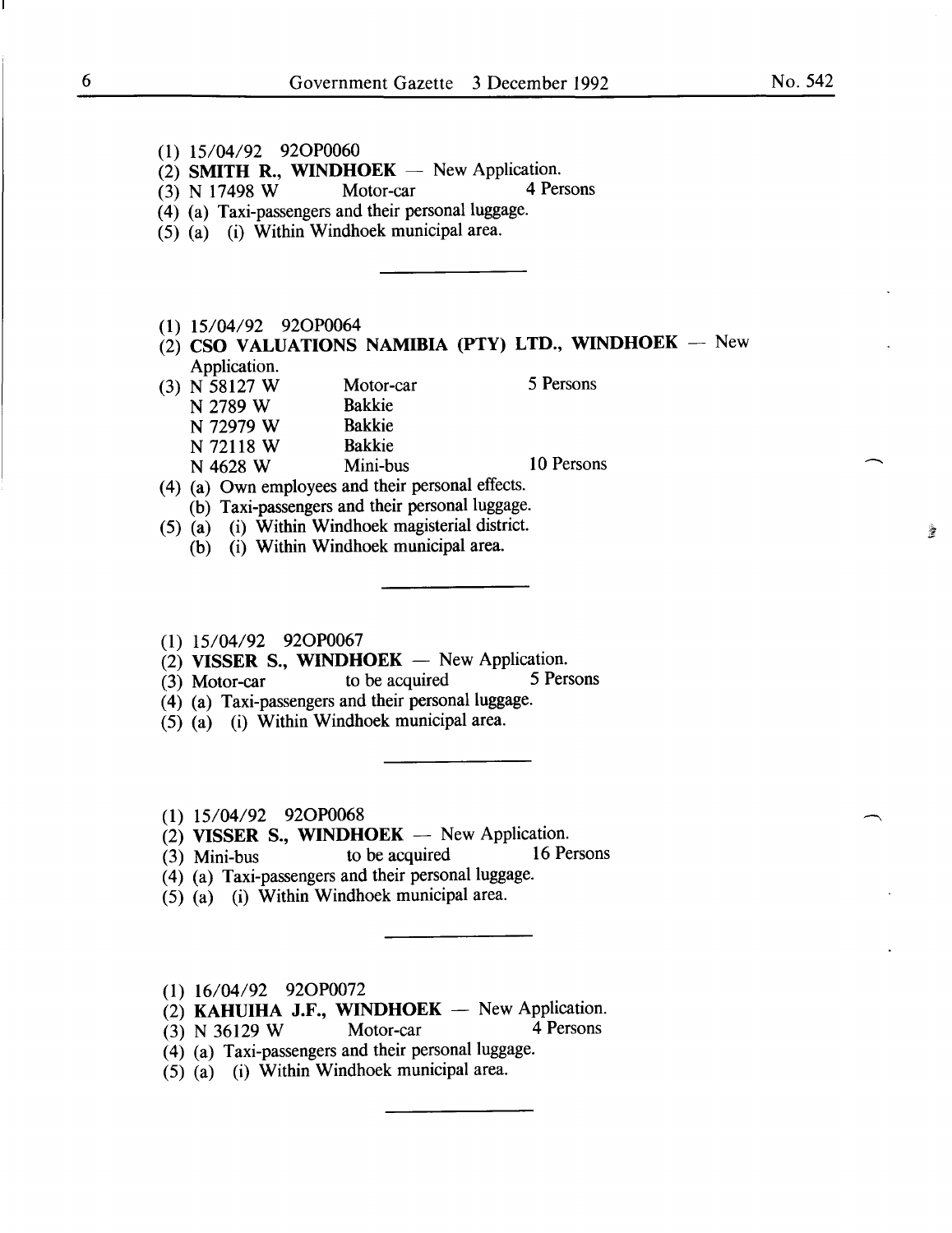- (2) KAIMU L., WINDHOEK  $-$  New Application.<br>
(3) Motor-car to be acquired 5 Persons
- $(3)$  Motor-car to be acquired
- (4) (a) Taxi-passengers and their personal luggage.
- (5) (a) (i) Within Windhoek municipal area.

(1) 21/04/92 92OP0077

- (2) **KAIMU L., WINDHOEK**  $-$  New Application.<br>(3) Motor-car to be acquired 5 Persons
- to be acquired
- (4) (a) Taxi-passengers and their personal luggage.
- (5) (a) (i) Within Windhoek municipal area.
- (1) 22/04/92 920P0080
- (2) **MHLUBI A., MARIENTAL**  $\rightarrow$  New Application.<br>(3) Bus to be acquired 15 Persons
- $(3)$  Bus to be acquired
- ( 4) (a) Passengers and their personal effectss.
- (5) (a) (i) From the Central Stores at Gibeon to the terminus in Tal Street, Windhoek via Gibeon, Mariental and Rehoboth and return via the same route as set out in annexure "A".

#### $``A"$

1. Persons and their personal effects — From the terminus at the Central Stores at Gibeon to the terminus in Tal Street, Windhoek via unnamed roads to the junction with the Keetmanshoop/Mariental main road at Gibeon railway station, then via the said main road to the junction with Marie Brand Street at Mariental, then via Marie Brand Street to the junction with Bahnhof Street at Mariental, then via Bahnhof Street to the junction with the Mariental/Kalkrand main road, then via the said main road to the junction with unnamed roads at Kalkrand, then via the said unnamed roads to the main shopping centre, then via unnamed roads to the junction with the Kalkrand/Rehoboth main road, then via the said main road to the junction with unnamed roads at Rehoboth, then via unnamed roads to the shopping centre in Rehoboth, then via unnamed roads to the junction with Rehoboth/Windhoek main road, then via the said main road to the junction with Auas Road at Windhoek, then via Auas Road, Republic Road and Tal Street to the terminus in Tal Street and return via the same route.

#### TIME-TABLE:

| Depart Gibeon Sundays, Wednesdays and Fridays | 14:00 |
|-----------------------------------------------|-------|
| Depart Gibeon Tuesdays and Thursdays          | 08:00 |
| Depart Windhoek daily                         | 20:00 |

#### TARIFFS

| Gibeon/Mariental | R 8.00 per person per single trip. |
|------------------|------------------------------------|
| Gibeon/Windhoek  | R32.00 per person per single trip. |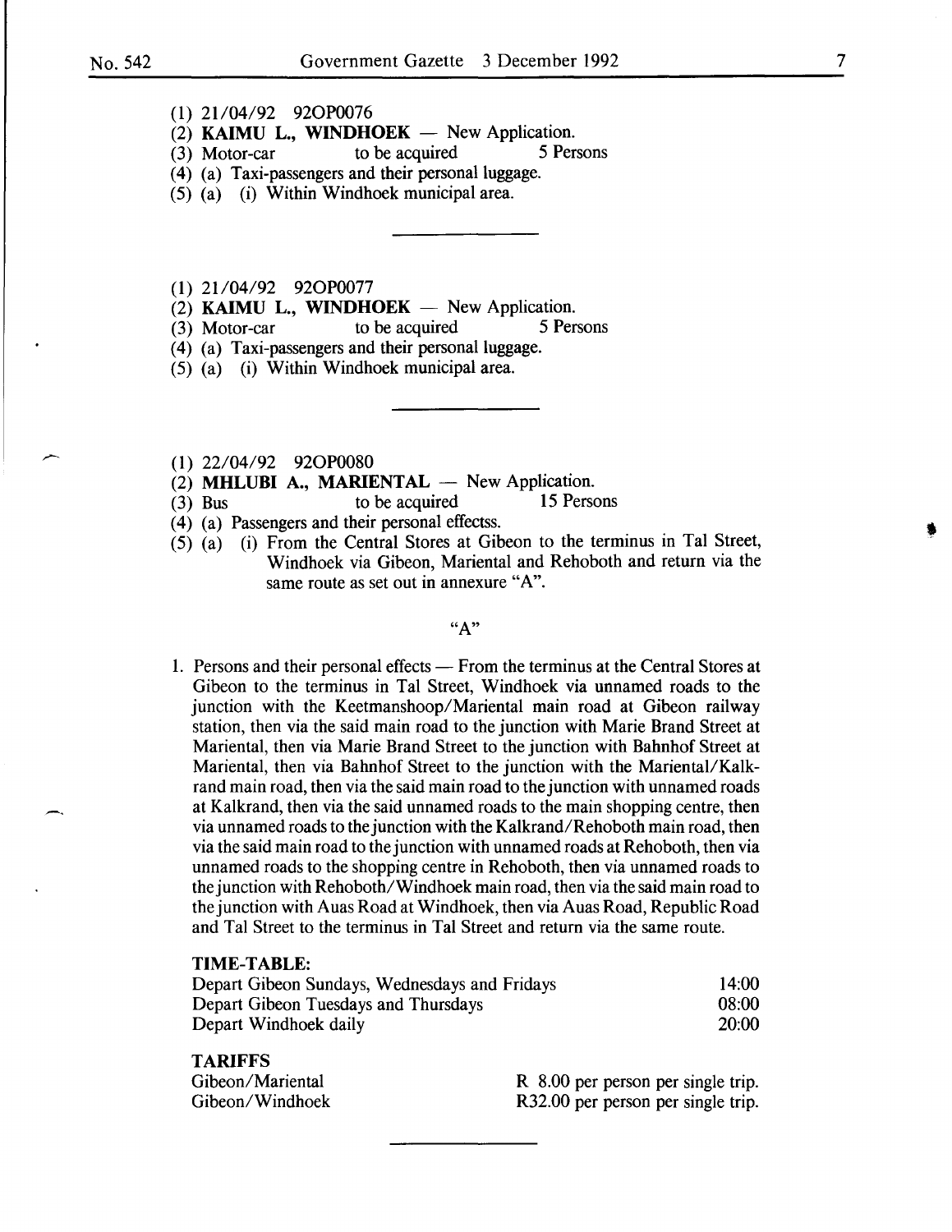- (1) 23/04/92 920P0082
- $\begin{array}{lll} (2) & \textbf{MINNIES} & \textbf{H.J.}, & \textbf{KHOMASDAL} & \textbf{New Application}. \\ (3) & \textbf{Motor car} & \textbf{to be acquired} & 6 \textbf{ Persons} \end{array}$
- $(3)$  Motor-car to be acquired
- $(4)$  (a) Taxi-passengers and their personal luggage.
- (5) (a) (i) Within Windhoek municipal area.
- (1) 23/04/92 920P0083
- (2) KAVAA E.J., WINDHOEK New Application.<br>
(3) Motor-car to be acquired 5 Persons
- $(3)$  Motor-car to be acquired
- (4) (a) Taxi-passengers and their personal luggage.
- $(5)$   $(a)$  (i) Within Windhoek municipal area.
- (1) 23/04/92 920P0084
- (2) KAVAA E.J., WINDHOEK  $-$  New Application.<br>(3) Mini-bus to be acquired 14 Pers
- (3) Mini-bus to be acquired 14 Persons
- ( 4) (a) Passengers and their personal effects.
- (5) (a) (i) From Windhoek to Otjiperongo via Okahandja, Omaruru, Otjihorongo and return via the same route. Tariffs: As per agreement.
	- T/Table: Depart Windhoek Fridays 18:00

Depart Otjiperongo Sundays 17:00

- (1) 24/04/92 920P0086
- $(2)$  WILLIAMS V.V., KHOMASDAL  $-$  New Application.
- (3) N 42462 W Combi 10 Persons
- (4) (a) Taxi-passengers and their personal luggage.
- (5) (a) (i) Within Windhoek municipal area.
- (1) 24/04/92 920P0087
- $(2)$  KARISEB G., WINDHOEK New Application.
- (3) Motor-car to be acquired
- (4) (a) Taxi-passengers and their personal luggage.
- (5) (a) (i) Within Windhoek municipal area.
- (1) 24/04/92 920P0088
- $(2)$  ORUB L., WINDHOEK New Application.
- (3) Motor-car to be acquired
- (4) (a) Taxi-passengers and their personal luggage.
- (5) (a) (i) Within Windhoek municipal area.

-

盞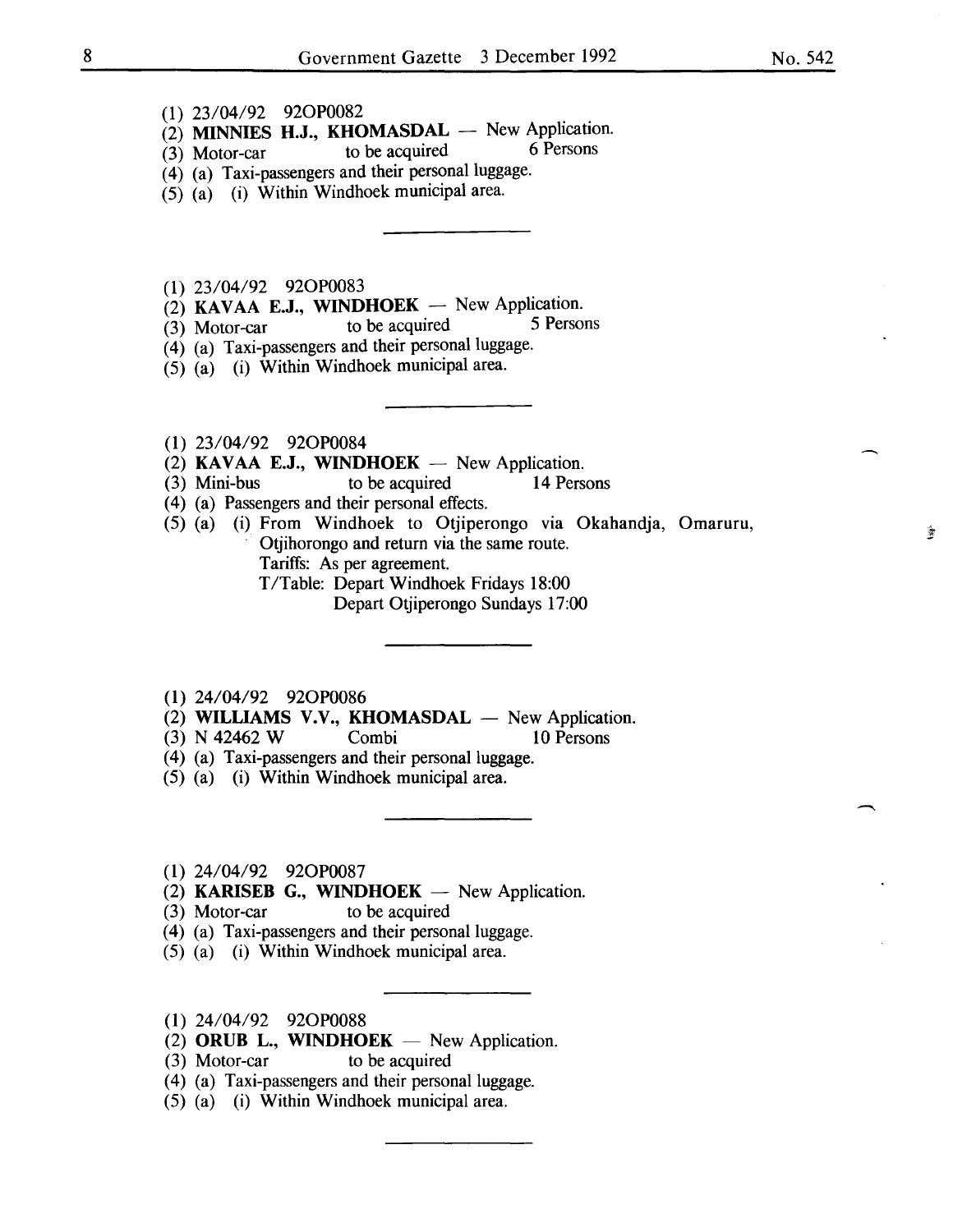### (1) 24/04/92 920P0089 (2) GOAGOSES C., KATUTURA  $-$  New Application.<br>(3) N 12906 W Motor-car 5 Persons (3) N 12906 W Motor-car 5 Persons (4) (a) Taxi-passengers and their personal luggage. (5) (a) (i) Within Windhoek municipal area. (1) 24/04/92 920P0091 (2) ONGWE SAFARIS (PTY) LTD., WINDHOEK  $-$  Additional Vehicle. (3) N 10887 W Land Rover 5 Persons<br>  $N$  63814 W Land Rover 5 Persons Land Rover 5 Persons (4) (a) Tourists and their personal luggage. (5) (a) (i) Within the borders of the Republic of Namibia. (1) 24/04/92 920P0092 (2) DELIE S.C., KHOMASDAL  $-$  New Application. (3) N 9871 W Motor-car  $\overline{6}$  Persons (4) (a) Taxi-passengers and their personal luggage. (5) (a) (i) Within Windhoek municipal area. (1) 27/04/92 920P0093 (2) MUSHELENGA N., WINDHOEK  $-$  New Application.<br>(3) Motor-car to be acquired 4 Persons (3) Motor-car to be acquired 4 Persons<br>
Mini-bus to be acquired 16 Persons Mini-bus to be acquired (4) (a) Taxi-passengers and their personal luggage. (5) (a) (i) Within Windhoek municipal area.

(1) 20/02/92 920P0094

(2) SIDDI-AKOO M.R.O., QUALBERT  $-$  New Application.

(3) NO 436590 Trailer 27190 kg

( 4) (a) Goods on behalf of Rollco.

(5) (a) (i) From places on the border ot Namibia with neighbouring countries to places situated wtthin Namibia and return.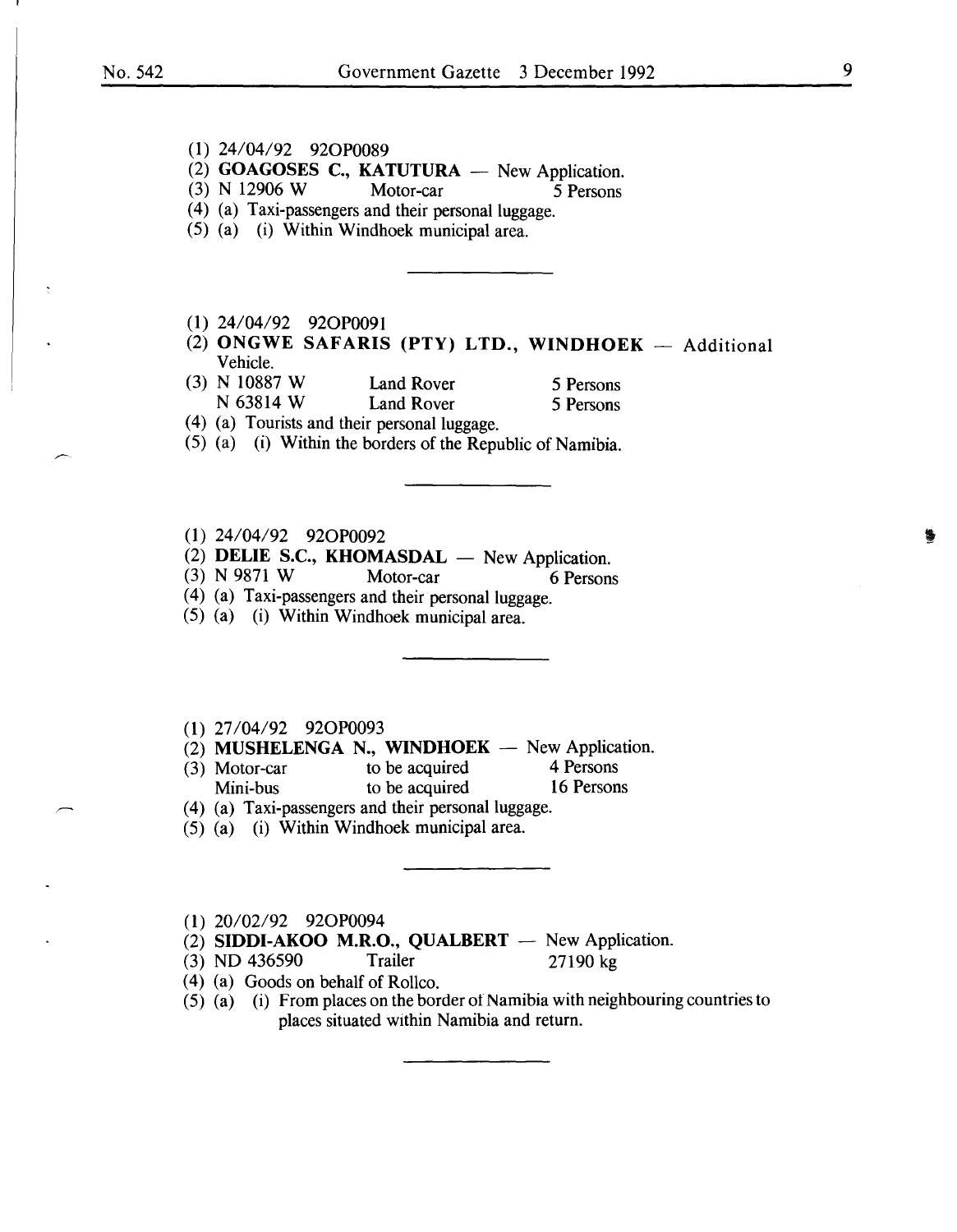$\overline{\phantom{a}}$ 

 $\Delta$ 

-

- (1) 27/04/92 920P0095
- (2) **NEKWAYA N., WINDHOEK**  $-$  Additional Vehicle.<br>
(3) N 21819 W Motor-car 5 Persons
- (3) N 21819 W Motor-car 5 Persons
- (4) (a) Taxi-passengers and their personal luggage.
- (5) (a) (i) Within Windhoek municipal area.
- (1) 28/04/92 920P0099
- (2) **BERRY T.J., WINDHOEK** New Application.<br>(3) N 21681 W Panelwagen
- (3) N 21681 W<br>N 55849 W
	- Panelwagen
- ( 4) (a) Taxi-passengers and their personal luggage.
- (5) (a) (i) Within Windhoek municipal area.
- (1) 28/04/92 920P0100
- (2) **KATJIZEMBUA U.R., WINDHOEK** New Application.<br>(3) N 2171 W Motor-car 5 Persons
- $(3)$  N 2171 W
- (4) (a) Taxi-passengers and their personal luggage.
- (5) (a) (i) Within Windhoek municipal area.
- (1) 29/04/92 920P0101
- (2) NANDOBA E., AUSSPANNPLATZ  $-$  New Application.
- (3) N 45960 W Motor-car 5 Persons
- (4) (a) Taxi-passengers and their personal luggage.
- (5) (a) (i) Within Windhoek municipal area.
- (1) 30/04/92 920P0103
- (2) DE BEERS SERVICES (PTY) LTD., WINDHOEK New Application.
- (3) N 64428 W Motor-car 12 Persons
- (4) (a) Own employees and their personal effects.
- (5) (a) (i) Within Windhoek municipal area.
- (1) 05/05/92 920P0105
- (2) GAOSEB E., AUSSPANNPLATZ  $-$  New Application.
- (3) Motor-car to be acquired
- (4) (a) Taxi-passengers and their personal luggage.
- (5) (a) (i) Within Windhoek municipal area.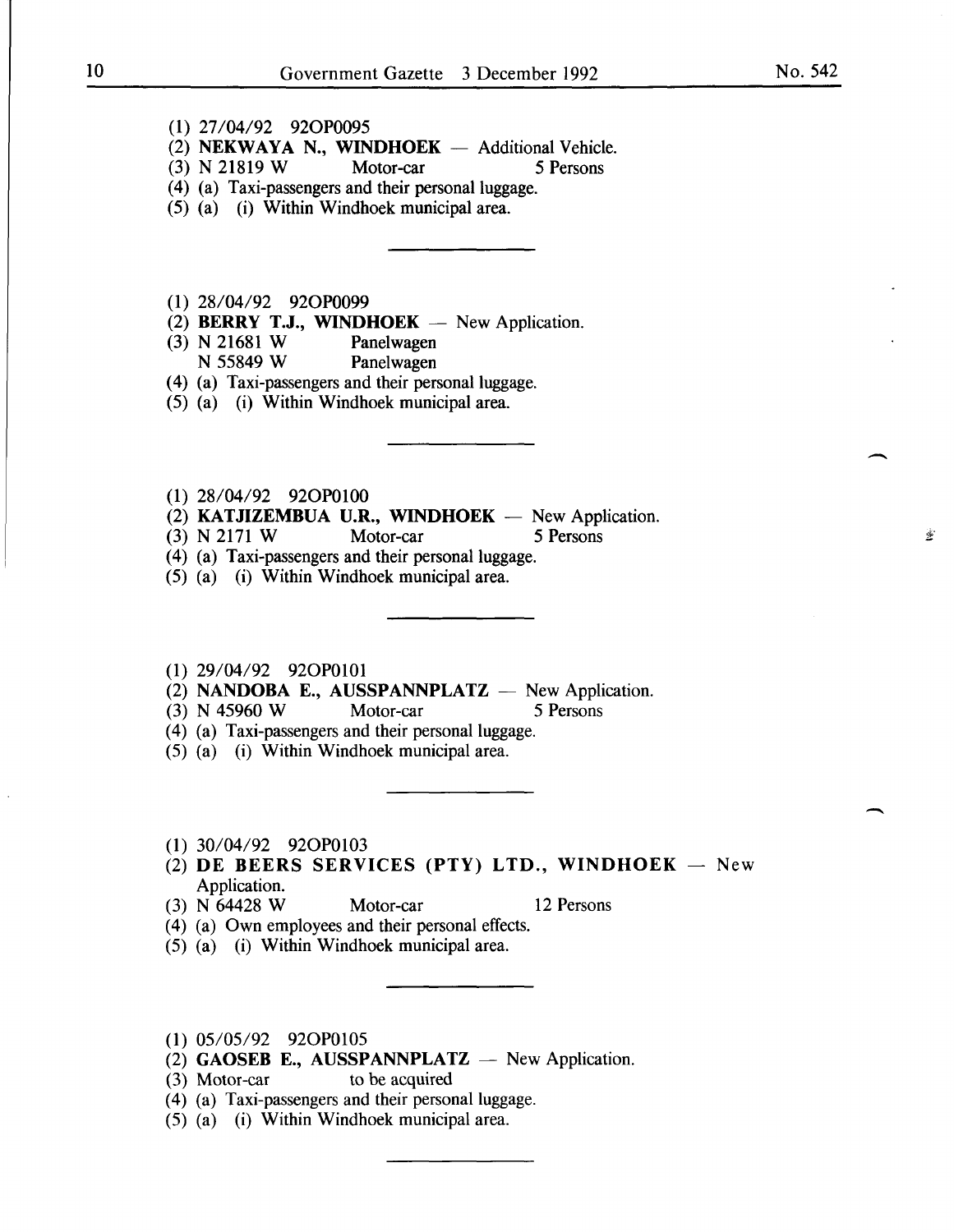#### **(1)** 05/05/92 920P0109

- (2) **FILLIPUS J., KHOMASDAL**  $-$  New Application.<br>(3) Bus to be acquired 10 Persons
	- to be acquired
- (4) (a) Taxi-passengers and their personal luggage.
- (5) (a) (i) Within Windhoek municipal area.
- **(1)** 06/05/92 920P0111
- (2) **MAASDORP A.J., KHOMASDAL** New Application.
- (3) Motor-car to be acquired
- (4) (a) Taxi-passengers and their personal luggage.
- (5) (a) (i) Within Windhoek municipal area.
- (1) 06/05/92 920P0112
- (2) **JACOBS D.D., KHOMASDAL** New Application.
- (3) Bus to be acquired 10 Persons
- ( 4) (a) Taxi-passengers and their personal luggage.
- (5) (a) (i) Within Windhoek municipal area.
- **(1)** 06/05/92 920P0113
- (2) **ELY M.M., SW AKOPMUND**  New Application.
- $(3)$  N 2935 S
- (4) (a) Taxi-passengers and their personal luggage.
- (5) (a) (i) From places situated within Swakopmund municipal area to places situated within Windhoek municipal area and return.
	- (ii) From places situated within Swakopmund municipal area to places situated within Arandis township and return.
	- (iii) From places situated within Swakopmund municipal area to a place on the Namibia/R.S.A. border at the C.R. Swart bridge and return.
	- (iv) From Swakopmund to Oshakati via Arandis, Usakos, Karibib, Omaruru, Kalkveld, Otjiwarongo, Otavi, Tsumeb, Oshivelo and Ondangwa and return via the same route.
- **(1)** 07/05/92 920P0118
- (2) **SCHLIERKAMP W., AUSSPANNPLATZ** Additional Vehicle.
- (3) N 49843 W Micro bus 10 Persons
- ( 4) (a) Organised parties and their personal luggage. (b) Tourists and their personal effects.
- (5) (a) (i) From Windhoek to places situated within Namibia and return.
	- (b) (i) From Windhoek to places situated within Namibia and return.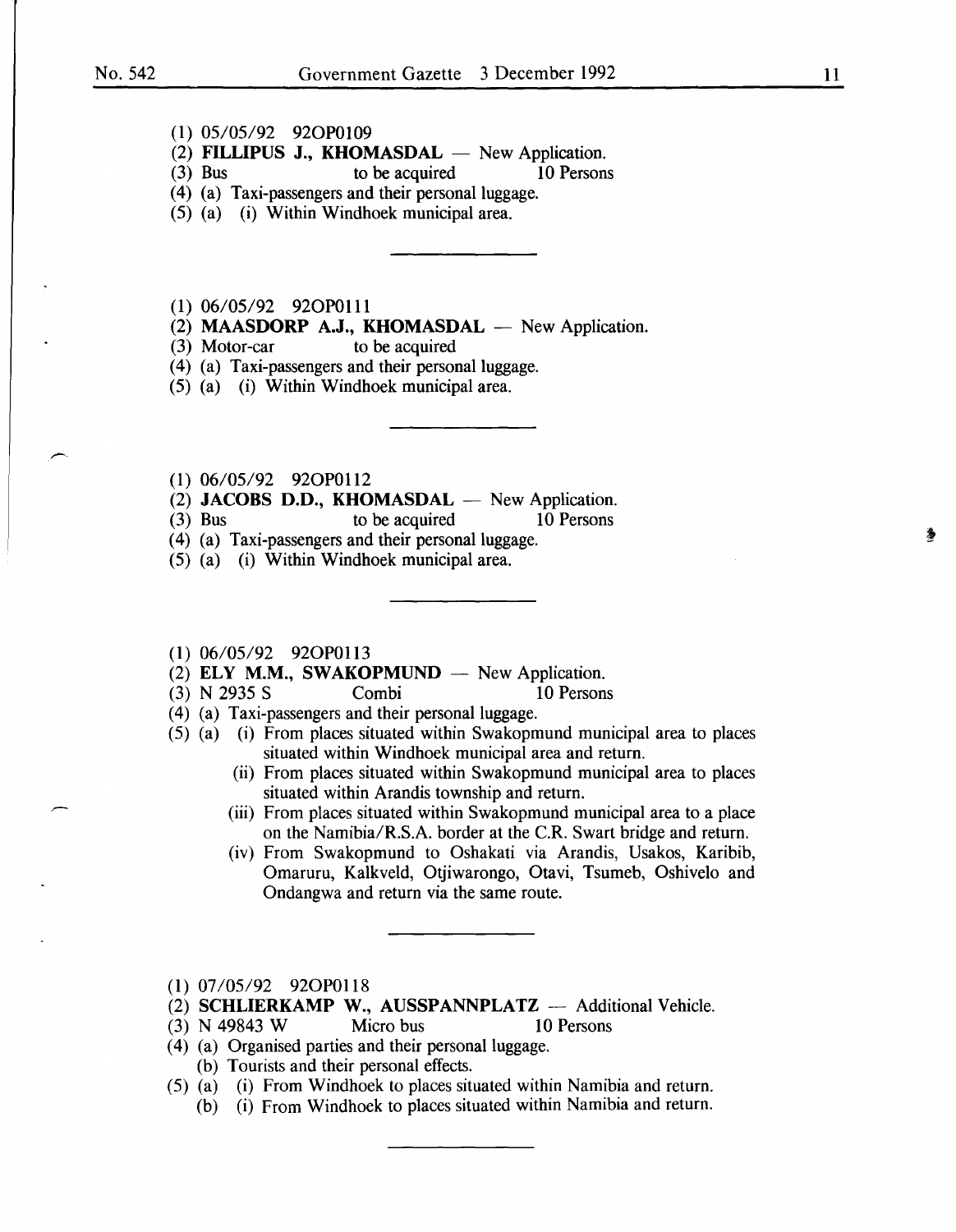#### (1) 08/05/92 920P0122

(2) **BAILEY S.G., KHOMASDAL**  $-$  New application to take the place of service bought from F.P. du Toit Transport (Pty) Ltd.

| $(3)$ N 42070 W                       | Bus       | 78 Persons  |
|---------------------------------------|-----------|-------------|
| N 55473 W                             | S/Trailer | 163 Persons |
| N 47754 W                             | S/Trailer | 164 Persons |
| N 29908 W                             | Trailer   |             |
| N 54413 W                             | Trailer   | 99 Persons  |
| $\lambda$ and $\lambda$ and $\lambda$ |           |             |

( 4) (a) Passengers and their personal effects.

(5) (a) (i) From Windhoek on Fridays at 18:00 to Oshakati via Okahandja, Otjiwarongo, Otavi, Tsumeb and Ondangwa and return on Sundays at 14:00 via the same route. Tariffs: As per agreement.

- (1) 11/05/92 920P0123
- (2) **SHILONGO E.H., WINDHOEK** New Application.<br>(3) Motor-car to be acquired 5 Persons
- $(3)$  Motor-car to be acquired
- ( 4) (a) Taxi-passengers and their personal luggage.
- (5) (a) (i) Within Windhoek municipal area.

#### (1) 11105/92 920P0125

- (2) KAMUNDU R., ORANJEMUND  $-$  New Application.
- (3) Motor-car to be acquired 6 Persons
	-
- (4) (a) Taxi-passengers and their personal luggage.
- (5) (a) (i) Within Windhoek municipal area.
- (1) 11/05/92 92OP0126
- (2) GOSEB U., KATUTURA  $-$  New Application.
- (3) N 7887 W Motor-car 6 Persons
- (4) (a) Taxi-passengers and their personal luggage.
- (5) (a) (i) Within Windhoek municipal area.
- (1) 11105/92 920P0127
- (2) KAVARI M., ORANJEMUND  $-$  New Application.
- (3) Motor-car to be acquired 6 Persons
- ( 4) (a) Taxi-passengers and their personal luggage.
- (5) (a) (i) Within Windhoek municipal area.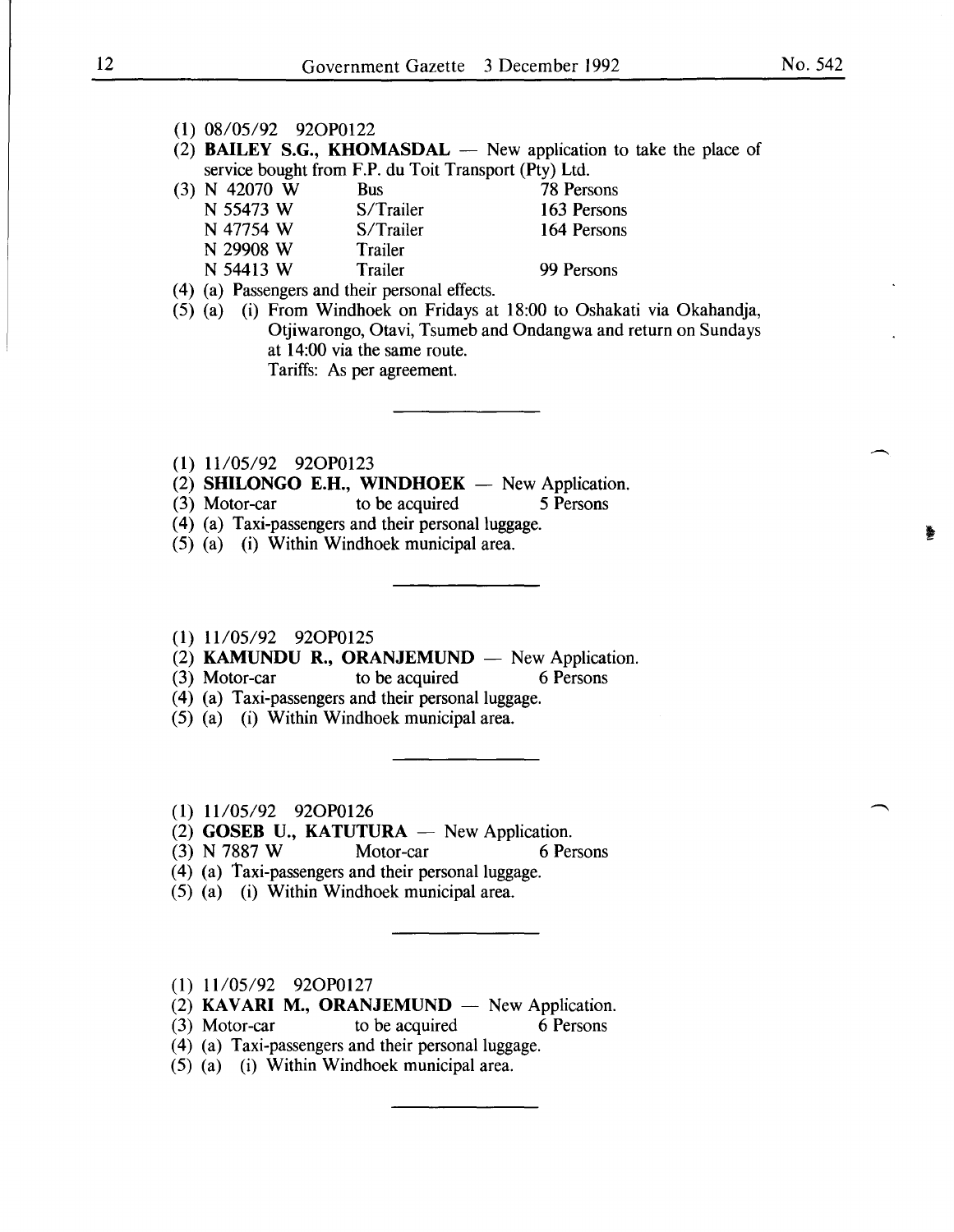#### (1) 11/05/92 920P0128

- (2) VON GARNIER P., SWAKOPMUND New Application.<br>
(3) N 5776 S Mini-bus 9 Persons
- $(3)$  N 5776 S
- ( 4) (a) Passengers and their personal effects.
- (5) (a) (i) From Windhoek airport to places situated within Namibia and return.

(1) 11/05/92 92OP0129

- (2) DU PLESSIS J.A., WALVIS BAY  $-$  New Application.<br>(3) Bus to be acquired 75 Persons
- to be acquired
- ( 4) (a) Passengers and their personal effects.
- (5) (a) (i) From Walvis Bay to Oshakati via Swakopmund, Henties Bay, Uis, Khorixas, Kamanjab, Opuwa, Ruacana and Ombalantu and return via the same route or via Ondangwa, Tsumeb, Otjiwarongo, Omaruru, Karibib and Swakopmund. T/Table: As required. Tariffs: As per agreement.
- (1) 11105/92 920P0130
- (2) TITUS W., KATUTURA  $-$  New Application.
- (3) Bus to be acquired 14 Persons
- (4) (a) Taxi-passengers and their personal luggage.
- (5) (a) (i) Within Windhoek municipal area.
- (1) 11/05/92 920P0131
- (2) KAVITA O.H.Z., WINDHOEK  $-$  New Application.
- (3) Mini-bus to be acquired 18 Persons
- ( 4) (a) Passengers and their personal effects.
- (5) (a) (i) From a place on the Namibia/Republic of South Africa border South of Swakopmund at the C.R. Swart bridge to Oshakati via Swakopmund, Karibib, Omaruru, Otjiwarongo, Tsumeb and Ondangwa and return via the same route. Tariffs: As per agreement.

T/Table: As and when required.

- (1) 13/05/92 920P0133
- (2) SHILONGO J., WINDHOEK  $-$  New Application.
- (3) Motor-car to be acquired
- (4) (a) Taxi-passengers and their personal luggage.
- (5) (a) (i) Within Windhoek municipal area.

I